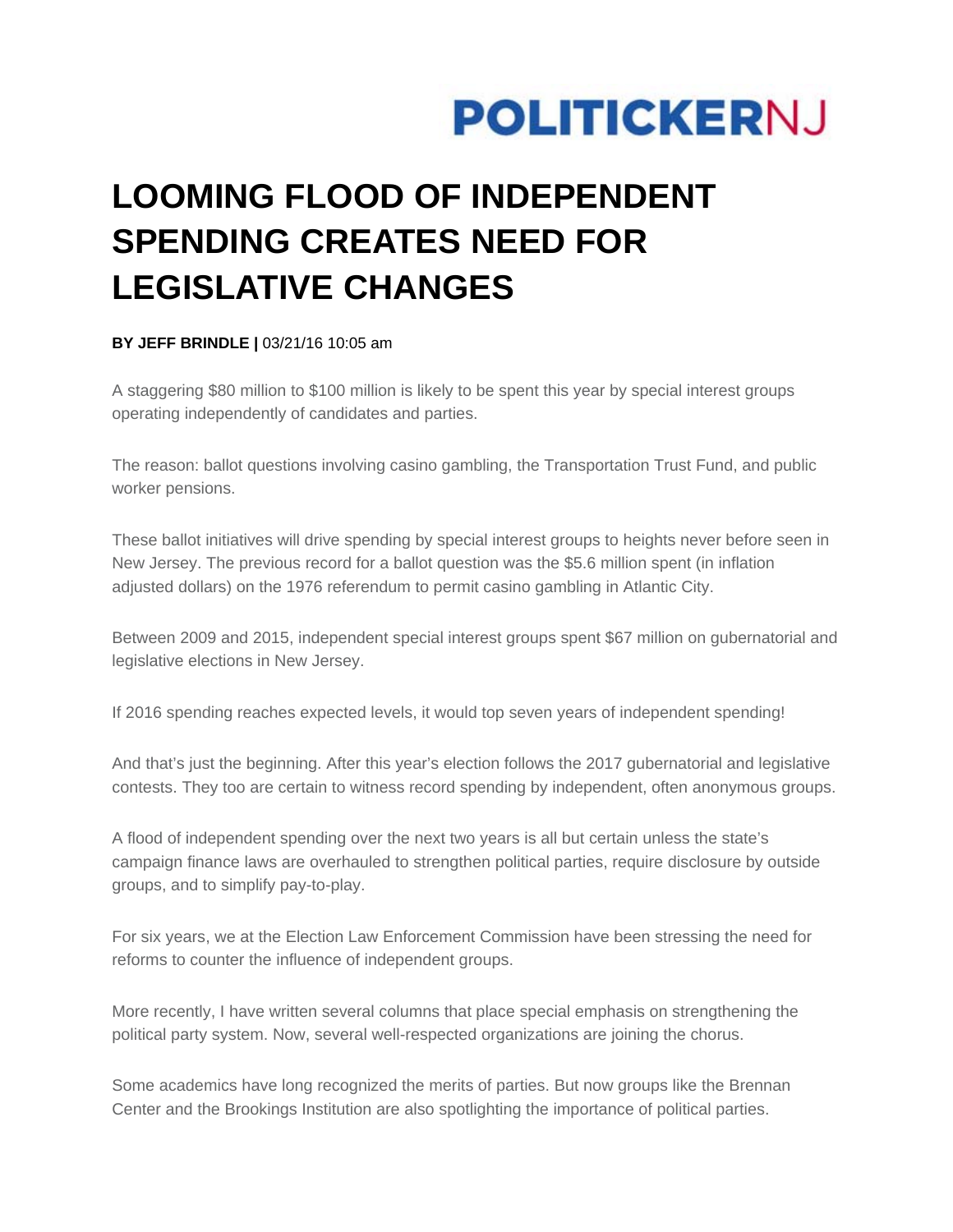In Stronger Parties, Stronger Democracy: Rethinking Reform, Ian Vandewalker and Daniel I. Weiner of the Brennan Center for Justice, wrote the following on September 16, 2015:

"Here, we conclude that targeted measures to strengthen political parties, including public financing and a relaxing of certain campaign finance regulations, could help produce a more inclusive and transparent politics. Party fundraising should not be entirely deregulated due to corruption risks, but 2010's Citizen United ruling, and the torrent of outside spending that followed, raise important questions about whether diverting money back into the parties can benefit democracy."

While I do not agree that Citizens United is solely to blame for the "torrent of outside spending," in that the 2002 McCain-Feingold reforms were the true catalyst for this development, it certainly is good to have the Center look at the need to strengthen the parties.

Besides the Brennan Center, Raymond J. La Raja and Jonathan Rauch of the Center for Effective Public Management at Brookings this month published a report focusing on the importance of state parties.

In their report, they point out that "State party officials generally regard the 2002 Bipartisan Campaign Reform Act (commonly known as McCain-Feingold) as a serious blow. McCain-Feingold blocked national parties from raising large-dollar contributions and sending them to the states, and it also imposed complex federal restrictions on state parties' fundraising and electioneering activities."

It might also be said that McCain-Feingold served to divert millions of dollars to independent groups. After special interest groups and individuals were prevented by the law from making unlimited contributions to the national parties, they started spending more money directly on elections. In other words, they started operating independently of candidates or parties.

In their very comprehensive report, La Raja and Rauch make numerous recommendations for strengthening the parties, arguing "that state parties provide political public goods; yet, like many providers of positive externalities, they cannot readily capture all the value they create and so tend to be under-resourced relative to candidates and outside groups."

Numerous past columns have included proposals for comprehensive campaign finance reform in New Jersey.

With an eye toward strengthening the political party system and offsetting the influence of outside groups, the following have been proposed:

# **For Parties**

A. Raise contribution limits to adjust for inflation.

B. Exempt party entities from pay-to-play contribution limits.